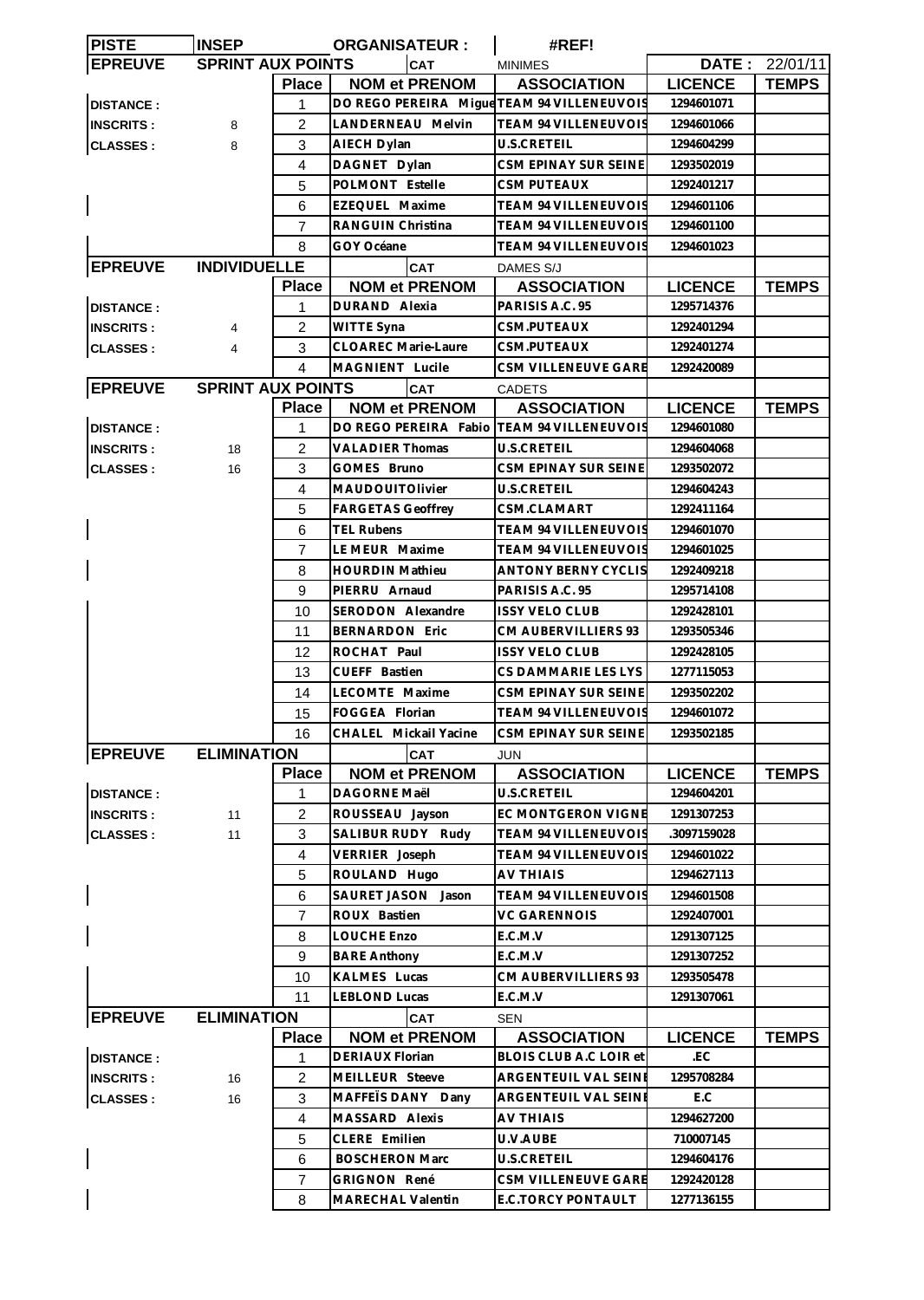|                  |                          | 9              | <b>CYPRIEN Kenny</b>                       | <b>U.S.CRETEIL</b>                       | 1294604LD                    |              |
|------------------|--------------------------|----------------|--------------------------------------------|------------------------------------------|------------------------------|--------------|
|                  |                          | 10             | DRAGONI Vincent                            | AS CORBEIL ESSONNES                      | 1291302334                   |              |
|                  |                          | 11             | DUJARRIER Yann                             | EC VELIZY 78                             | 1278216044                   |              |
|                  |                          | 12             | <b>LACHAT Nicolas</b>                      | A.S.SOISY ENGHIEN LAI                    | 1295713152                   |              |
|                  |                          | 13             | CANNELLA Franco                            | CSM VILLENEUVE GARE                      | 1292420077                   |              |
|                  |                          | 14             | DERLY Alain                                | <b>ES GERVAIS LILAS</b>                  | 1293516024                   |              |
|                  |                          | 15             | MASANET Adrien                             | EC TORCY PONTAULT                        | 1277136081                   |              |
|                  |                          | 16             | SACCOMANDI John                            | <b>ARGENTEUIL VAL SEINE</b>              | 1295708357                   |              |
| <b>EPREUVE</b>   | <b>COURSE AUX POINTS</b> |                | <b>CAT</b>                                 | <b>MINIMES</b>                           |                              |              |
|                  |                          | <b>Place</b>   | <b>NOM et PRENOM</b>                       | <b>ASSOCIATION</b>                       | <b>LICENCE</b>               | <b>TEMPS</b> |
| <b>DISTANCE:</b> |                          | 1              | DO REGO PEREIRA Migue TEAM 94 VILLENEUVOIS |                                          | 1294601071                   |              |
| <b>INSCRITS:</b> | 8                        | $\overline{2}$ | AIECH Dylan                                | <b>U.S.CRETEIL</b>                       | 1294604299                   |              |
| <b>CLASSES:</b>  | 8                        | 3              | LANDERNEAU Melvin                          | TEAM 94 VILLENEUVOIS                     | 1294601066                   |              |
|                  |                          | $\overline{4}$ | DAGNET Dylan                               | CSM EPINAY SUR SEINE                     | 1293502019                   |              |
|                  |                          | 5              | EZEQUEL Maxime                             | TEAM 94 VILLENEUVOIS                     | 1294601106                   |              |
|                  |                          | 6              | POLMONT Estelle                            | <b>CSM PUTEAUX</b>                       | 1292401217                   |              |
|                  |                          | 7              | RANGUIN Christina                          | TEAM 94 VILLENEUVOIS                     | 1294601100                   |              |
|                  |                          | 8              | GOY Océane                                 | <b>TEAM 94 VILLENEUVOIS</b>              | 1294601023                   |              |
| <b>EPREUVE</b>   | <b>COURSE AUX POINTS</b> |                | <b>CAT</b>                                 | DAMES S/J                                |                              |              |
|                  |                          | <b>Place</b>   | <b>NOM et PRENOM</b>                       | <b>ASSOCIATION</b>                       | <b>LICENCE</b>               | <b>TEMPS</b> |
| <b>DISTANCE:</b> |                          | 1              | DURAND Alexia                              | PARISIS A.C. 95                          | 1295714376                   |              |
| <b>INSCRITS:</b> | $\overline{4}$           | $\overline{2}$ | <b>CLOAREC Marie-Laure</b>                 | CSM.PUTEAUX                              | 1292401274                   |              |
|                  |                          | 3              | MAGNIENT Lucile                            | CSM VILLENEUVE GARE                      | 1292420089                   |              |
| <b>CLASSES:</b>  | 4                        | 4              |                                            | CSM.PUTEAUX                              |                              |              |
|                  | <b>COURSE AUX POINTS</b> |                | WITTE Syna                                 |                                          | 1292401294                   |              |
| <b>EPREUVE</b>   |                          | <b>Place</b>   | <b>CAT</b><br><b>NOM et PRENOM</b>         | <b>CADETS</b>                            |                              |              |
| <b>DISTANCE:</b> |                          | 1              | <b>VALADIER Thomas</b>                     | <b>ASSOCIATION</b><br><b>U.S.CRETEIL</b> | <b>LICENCE</b><br>1294604068 | <b>TEMPS</b> |
|                  | 18                       | $\overline{2}$ | DO REGO PEREIRA Fabio                      | <b>TEAM 94 VILLENEUVOIS</b>              | 1294601080                   |              |
| <b>INSCRITS:</b> |                          |                |                                            | CM AUBERVILLIERS 93                      |                              |              |
| <b>CLASSES:</b>  | 16                       | 3              | <b>BERNARDON Eric</b>                      |                                          | 1293505346                   |              |
|                  |                          | 4              | MAUDOUITOlivier                            | U.S.CRETEIL                              | 1294604243                   |              |
|                  |                          | 5              | LE MEUR Maxime<br>CUEFF Bastien            | TEAM 94 VILLENEUVOIS                     | 1294601025                   |              |
|                  |                          | 6              | SERODON Alexandre                          | CS DAMMARIE LES LYS                      | 1277115053                   |              |
|                  |                          | $\overline{7}$ |                                            | <b>ISSY VELO CLUB</b>                    | 1292428101                   |              |
|                  |                          | 8              | <b>FARGETAS Geoffrey</b>                   | CSM.CLAMART                              | 1292411164                   |              |
|                  |                          | 9              | ROCHAT Paul                                | <b>ISSY VELO CLUB</b>                    | 1292428105                   |              |
|                  |                          | 10             | <b>HOURDIN Mathieu</b>                     | <b>ANTONY BERNY CYCLIS</b>               | 1292409218                   |              |
|                  |                          | 11             | <b>TEL Rubens</b>                          | TEAM 94 VILLENEUVOIS                     | 1294601070                   |              |
|                  |                          | 12             | PIERRU Arnaud                              | PARISIS A.C. 95                          | 1295714108                   |              |
|                  |                          | 13             | CHALEL Mickail Yacine                      | CSM EPINAY SUR SEINE                     | 1293502185                   |              |
|                  |                          | 14             | FOGGEA Florian                             | <b>TEAM 94 VILLENEUVOIS</b>              | 1294601072                   |              |
|                  |                          | 15             | LECOMTE Maxime                             | CSM EPINAY SUR SEINE                     | 1293502202                   |              |
|                  |                          | 16             | GOMES Bruno                                | CSM EPINAY SUR SEINE                     | 1293502072                   |              |
| <b>EPREUVE</b>   | <b>COURSE AUX POINTS</b> |                | <b>CAT</b>                                 | <b>JUNIORS</b>                           |                              |              |
|                  |                          | <b>Place</b>   | <b>NOM et PRENOM</b>                       | <b>ASSOCIATION</b>                       | <b>LICENCE</b>               | <b>TEMPS</b> |
| <b>DISTANCE:</b> |                          | 1              | SAURET JASON Jason                         | TEAM 94 VILLENEUVOIS                     | 1294601508                   |              |
| <b>INSCRITS:</b> | 11                       | $\overline{c}$ | <b>BARE Anthony</b>                        | E.C.M.V                                  | 1291307252                   |              |
| <b>CLASSES:</b>  | 10                       | 3              | DAGORNE Maël                               | U.S.CRETEIL                              | 1294604201                   |              |
|                  |                          | 4              | VERRIER Joseph                             | TEAM 94 VILLENEUVOIS                     | 1294601022                   |              |
|                  |                          | 5              | <b>KALMES Lucas</b>                        | CM AUBERVILLIERS 93                      | 1293505478                   |              |
|                  |                          | 6              | LOUCHE Enzo                                | E.C.M.V                                  | 1291307125                   |              |
|                  |                          | 7              | ROUX Bastien                               | <b>VC GARENNOIS</b>                      | 1292407001                   |              |
|                  |                          | 8              | ROULAND Hugo                               | AV THIAIS                                | 1294627113                   |              |
|                  |                          | 9              | ROUSSEAU Jayson                            | EC MONTGERON VIGNE                       | 1291307253                   |              |
|                  |                          | 10             | SALIBUR RUDY Rudy                          | TEAM 94 VILLENEUVOIS                     | .3097159028                  |              |
| <b>EPREUVE</b>   | <b>COURSE AUX POINTS</b> |                | <b>CAT</b>                                 | SEN                                      |                              |              |
|                  |                          | <b>Place</b>   | <b>NOM et PRENOM</b>                       | <b>ASSOCIATION</b>                       | <b>LICENCE</b>               | <b>TEMPS</b> |
| <b>DISTANCE:</b> |                          | 1              | MASSARD Alexis                             | <b>AV THIAIS</b>                         | 1294627200                   |              |
| <b>INSCRITS:</b> | 16                       | $\overline{c}$ | <b>LACHAT Nicolas</b>                      | A.S.SOISY ENGHIEN LA                     | 1295713152                   |              |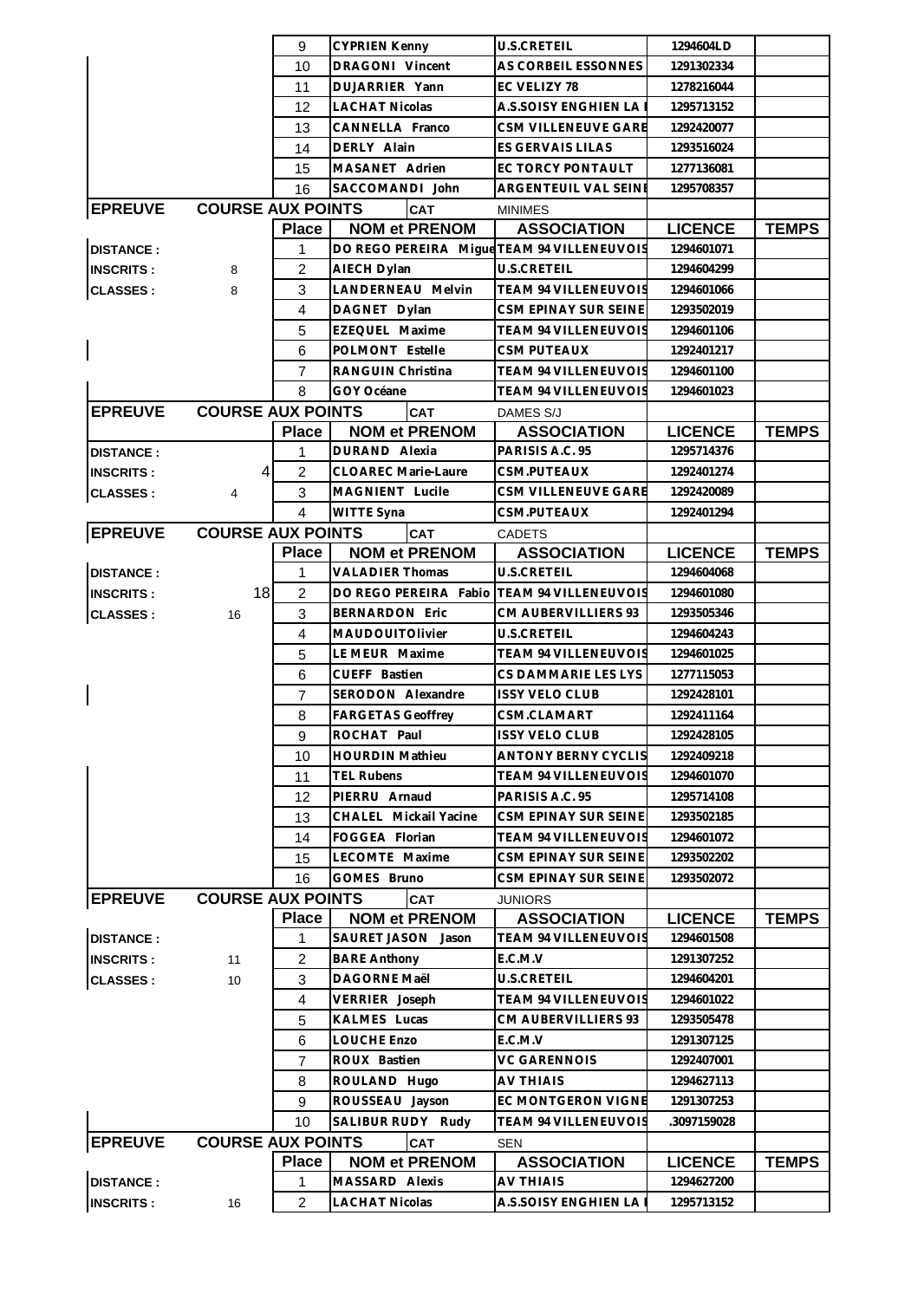| <b>CLASSES:</b>  | 11            | 3              | CLERE Emilien                              | U.V.AUBE                    | 710007145      |              |
|------------------|---------------|----------------|--------------------------------------------|-----------------------------|----------------|--------------|
|                  |               | 4              | <b>BOSCHERON Marc</b>                      | <b>U.S.CRETEIL</b>          | 1294604176     |              |
|                  |               | 5              | <b>CYPRIEN Kenny</b>                       | U.S.CRETEIL                 | 1294604LD      |              |
|                  |               | 6              | MAFFETS DANY Dany                          | ARGENTEUIL VAL SEINE        | E.C            |              |
|                  |               | $\overline{7}$ | <b>DERIAUX Florian</b>                     | BLOIS CLUB A.C LOIR et      | .EC            |              |
|                  |               | 8              | MASANET Adrien                             | EC TORCY PONTAULT           | 1277136081     |              |
|                  |               | 9              | SACCOMANDI John                            | ARGENTEUIL VAL SEINE        | 1295708357     |              |
|                  |               | 10             | CANNELLA Franco                            | CSM VILLENEUVE GARE         | 1292420077     |              |
|                  |               | 11             | DERLY Alain                                | ES GERVAIS LILAS            | 1293516024     |              |
| <b>EPREUVE</b>   | <b>OMNIUM</b> |                | <b>CAT</b>                                 | <b>MINIMES</b>              |                |              |
|                  |               | <b>Place</b>   | <b>NOM et PRENOM</b>                       | <b>ASSOCIATION</b>          | <b>LICENCE</b> | <b>TEMPS</b> |
| <b>DISTANCE:</b> |               | 1              | DO REGO PEREIRA Migue TEAM 94 VILLENEUVOIS |                             | 1294601071     |              |
| <b>INSCRITS:</b> | 8             | $\overline{c}$ | AIECH Dylan                                | U.S.CRETEIL                 | 1294604299     |              |
| <b>CLASSES:</b>  | 8             | 3              | LANDERNEAU Melvin                          | TEAM 94 VILLENEUVOIS        | 1294601066     |              |
|                  |               | $\overline{4}$ | DAGNET Dylan                               | CSM EPINAY SUR SEINE        | 1293502019     |              |
|                  |               | 5              | EZEQUEL Maxime                             | TEAM 94 VILLENEUVOIS        | 1294601106     |              |
|                  |               | 6              | POLMONT Estelle                            | <b>CSM PUTEAUX</b>          | 1292401217     |              |
|                  |               | 7              | RANGUIN Christina                          | <b>TEAM 94 VILLENEUVOIS</b> | 1294601100     |              |
|                  |               | 8              | GOY Océane                                 | TEAM 94 VILLENEUVOIS        | 1294601023     |              |
| <b>EPREUVE</b>   | <b>OMNIUM</b> |                | <b>CAT</b>                                 | DAMES S/J                   |                |              |
|                  |               | <b>Place</b>   | <b>NOM et PRENOM</b>                       | <b>ASSOCIATION</b>          | <b>LICENCE</b> | <b>TEMPS</b> |
| <b>DISTANCE:</b> |               | 1              | DURAND Alexia                              | PARISIS A.C. 95             | 1295714376     |              |
| <b>INSCRITS:</b> | 4             | 2              | <b>CLOAREC Marie-Laure</b>                 | CSM.PUTEAUX                 | 1292401274     |              |
| <b>CLASSES:</b>  | 4             | 3              | MAGNIENT Lucile                            | CSM VILLENEUVE GARE         | 1292420089     |              |
|                  |               | $\overline{4}$ | WITTE Syna                                 | CSM.PUTEAUX                 | 1292401294     |              |
| <b>EPREUVE</b>   | <b>OMNIUM</b> |                | <b>CAT</b>                                 | <b>CADETS</b>               |                |              |
|                  |               | <b>Place</b>   | <b>NOM et PRENOM</b>                       | <b>ASSOCIATION</b>          | <b>LICENCE</b> | <b>TEMPS</b> |
| <b>DISTANCE:</b> |               | 1              | <b>VALADIER Thomas</b>                     | <b>U.S.CRETEIL</b>          | 1294604068     |              |
| <b>INSCRITS:</b> | 18            | 2              | DO REGO PEREIRA Fabio                      | <b>TEAM 94 VILLENEUVOIS</b> | 1294601080     |              |
| <b>CLASSES:</b>  | 16            | 3              | <b>MAUDOUITOlivier</b>                     | U.S.CRETEIL                 | 1294604243     |              |
|                  |               | $\overline{4}$ | LE MEUR Maxime                             | TEAM 94 VILLENEUVOIS        | 1294601025     |              |
|                  |               | 5              | <b>FARGETAS Geoffrey</b>                   | CSM.CLAMART                 | 1292411164     |              |
|                  |               | 6              | <b>BERNARDON Eric</b>                      | CM AUBERVILLIERS 93         | 1293505346     |              |
|                  |               | $\overline{7}$ | SERODON Alexandre                          | <b>ISSY VELO CLUB</b>       | 1292428101     |              |
|                  |               | 8              | <b>TEL Rubens</b>                          | TEAM 94 VILLENEUVOIS        | 1294601070     |              |
|                  |               | 9              | <b>HOURDIN Mathieu</b>                     | <b>ANTONY BERNY CYCLIS</b>  | 1292409218     |              |
|                  |               | 10             | CUEFF Bastien                              | CS DAMMARIE LES LYS         | 1277115053     |              |
|                  |               | 11             | GOMES Bruno                                | CSM EPINAY SUR SEINE        | 1293502072     |              |
|                  |               | 12             | ROCHAT Paul                                | <b>ISSY VELO CLUB</b>       | 1292428105     |              |
|                  |               | 13             | PIERRU Arnaud                              | PARISIS A.C. 95             | 1295714108     |              |
|                  |               | 14             | CHALEL Mickail Yacine                      | CSM EPINAY SUR SEINE        | 1293502185     |              |
|                  |               | 15             | FOGGEA Florian                             | TEAM 94 VILLENEUVOIS        | 1294601072     |              |
|                  |               | 16             | LECOMTE Maxime                             | CSM EPINAY SUR SEINE        | 1293502202     |              |
| <b>EPREUVE</b>   | <b>OMNIUM</b> |                | <b>CAT</b>                                 | JUN                         |                |              |
|                  |               | <b>Place</b>   | <b>NOM et PRENOM</b>                       | <b>ASSOCIATION</b>          | <b>LICENCE</b> | <b>TEMPS</b> |
| <b>DISTANCE:</b> |               | 1              | DAGORNE Maël                               | <b>U.S.CRETEIL</b>          | 1294604201     |              |
| <b>INSCRITS:</b> | 11            | $\overline{2}$ | SAURET JASON Jason                         | TEAM 94 VILLENEUVOIS        | 1294601508     |              |
| <b>CLASSES:</b>  | 10            | 3              | VERRIER Joseph                             | TEAM 94 VILLENEUVOIS        | 1294601022     |              |
|                  |               | $\overline{4}$ | <b>BARE Anthony</b>                        | E.C.M.V                     | 1291307252     |              |
|                  |               | 5              | ROUSSEAU Jayson                            | EC MONTGERON VIGNE          | 1291307253     |              |
|                  |               | 6              | ROULAND Hugo                               | AV THIAIS                   | 1294627113     |              |
|                  |               | $\overline{7}$ | SALIBUR RUDY Rudy                          | TEAM 94 VILLENEUVOIS        | .3097159028    |              |
|                  |               | 8              | LOUCHE Enzo                                | E.C.M.V                     | 1291307125     |              |
|                  |               | 9              | ROUX Bastien                               | <b>VC GARENNOIS</b>         | 1292407001     |              |
|                  |               | 10             | KALMES Lucas                               | CM AUBERVILLIERS 93         | 1293505478     |              |
| <b>EPREUVE</b>   | <b>OMNIUM</b> |                | <b>CAT</b>                                 | <b>SEN</b>                  |                |              |
|                  |               | <b>Place</b>   | <b>NOM et PRENOM</b>                       | <b>ASSOCIATION</b>          | <b>LICENCE</b> | <b>TEMPS</b> |
| <b>DISTANCE:</b> |               | 1              | MASSARD Alexis                             | <b>AV THIAIS</b>            | 1294627200     |              |
|                  |               |                |                                            |                             |                |              |